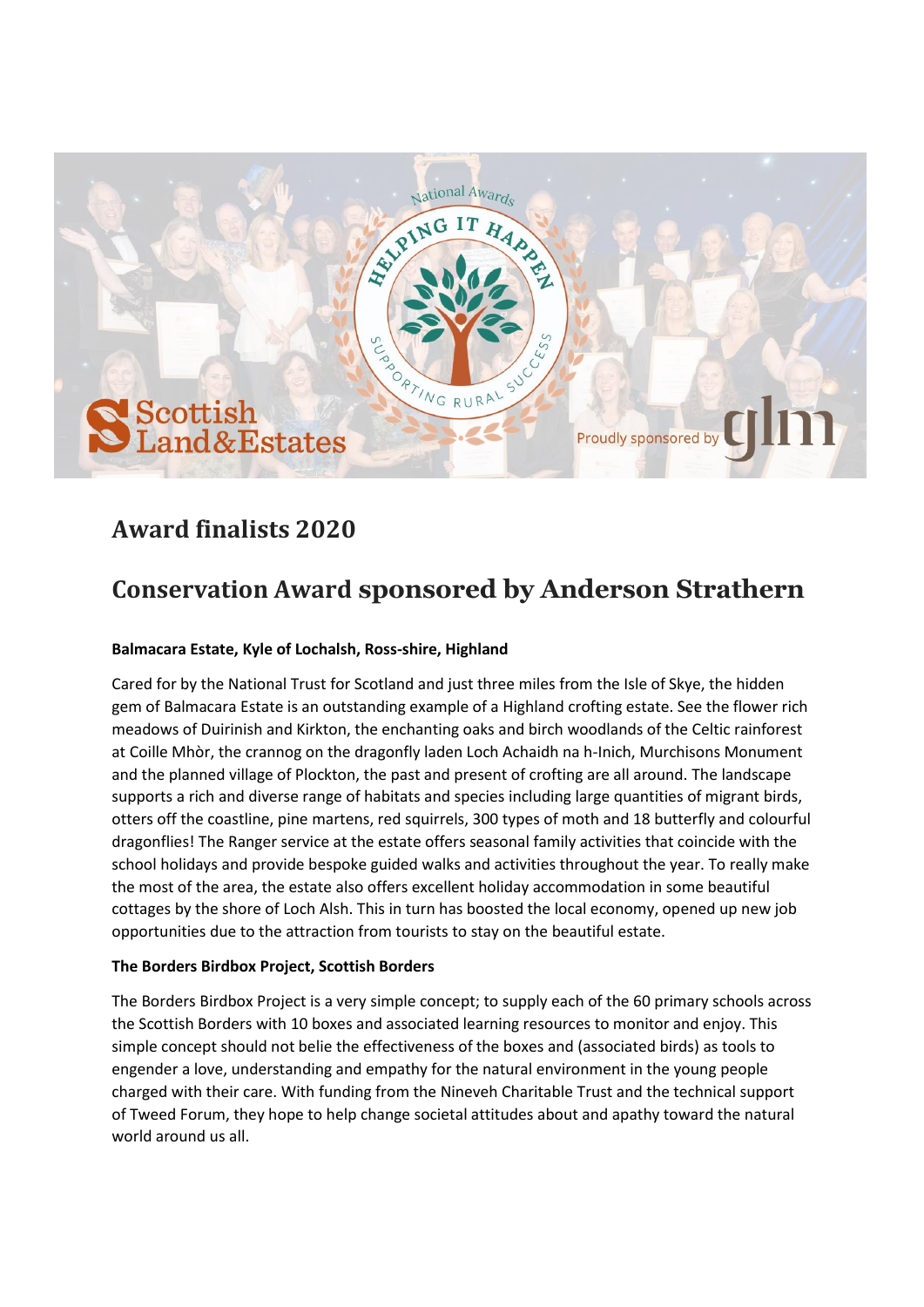#### **Into the Wilderness podcasts, Brechin, Angus**

The Into the Wilderness Podcasts, fronted by Byron Pace, aim to bring impactful, entertaining and insightful conversations from a global array of guests. Some famous, some you won't have heard of. From famous explorers to renowned scientists and just good people, all have a story to tell which we can take something from. Topics are wide ranging with a backbone centred on conservation, including hunting, fishing, expeditions, environmental and wildlife management. Byron Pace is recognised worldwide for his work in conservation. Over the last five years, the Into the Wilderness podcasts have grown in subscribers and reputation. With around 15000 downloads a month and 6000 unique listeners, his growing global audience is a testament to his passion, professionalism and enthusiasm. Each unique episode is thoroughly researched and focuses on bringing the most up to date information on topical subjects in the world of conservation. Over the years the Into the Wilderness podcasts have included a broad range of guests, ranging from eminent personalities such as Sir David Attenborough and Levison Wood.

## **Enhancing Our Environment Award sponsored by NatureScot**

### **Broadmeadows Farm, Yarrowford, Selkirk, Scottish Borders**

Broadmeadows Farm has diversified from a 1400acre hill and upland sheep farm into one which rents out 200 acres of inbye grazing to two neighbouring young farmers, has 350 acres of maturing woodlands forming a landscape developed in the early 19th century and extensive riparian plantations. There are 200 acres of hill tops, with plans to create a "montane landscape", a new 650acre multi-purpose woodland, designed for the 21st century, combining commercial forestry, diverse conifers and native broadleaves. They also have three cottages on residential let and timber production. The enhancement of the environment is at the forefront of Broadmeadows activity.

### **East Lothian Countryside Volunteers (ELCV)**

This is a Giant Hogweed landowner voluntary eradication programme on the East Lothian River Tyne and all it's tributaries. It is a long-term project of eradication as there are many seeds in the soil seed bank which will germinate over the next 10 years. The objective is to ensure that no Giant Hogweed plants flower exist on the 48 miles of the river Tyne in East Lothian to reduce further seed being added to the soil. We are now at the end of Year 2 and we are about to declare the entire River Tyne free of Giant Hogweed plants for 2020. This project involves landowners who do the eradication and volunteers who survey the river and add all the plants using a GPS app on to an on-line map that the land owners can use to find the plants using google GPS technology on their smart phones. This is a truly unique project funded by the landowners and run by volunteers. We have been fortunate to have been donated some Roundup for treating the plants by Bayer UK. I am a volunteer Coordinator of this project having completed a similar project on the Biel and Whittingehame Water over the last 25 years which was 8 miles of river recovering it from a very wall to wall intensive infestation of Giant Hogweed to now nil.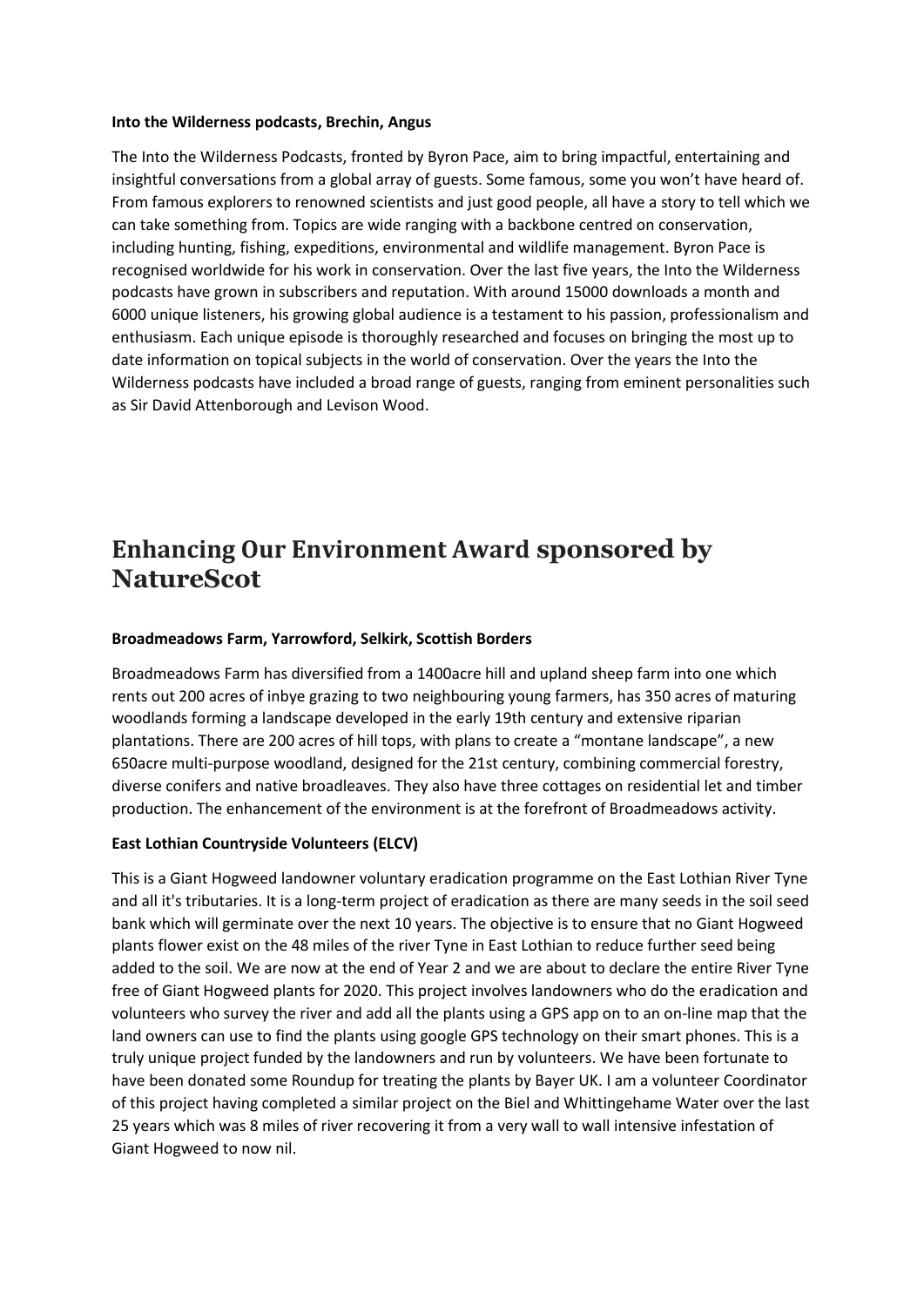### **Jim and Graeme Sinclair, Crookston Hill Farm, Galashiels, Scottish Borders**

Jim Sinclair and son Graeme are tenants of Lord John Borthwick at Crookston hill farm, 15km north east of Galashiels. The business comprises 2,100 sheep and 100 suckler cows. With extreme weather events becoming more frequent, the farm tenants (with the landowner's support), were keen to help slow the flow of flood water to towns downstream. Tweed Forum facilitated the work, which includes: 55ha of new riparian woodland planting, the creation of six wildlife ponds, riverbank protection and shading of headwater streams for fish. Over the last five years, with the assistance of Tweed Forum, the Sinclair family have hosted many farm visits. They have held farm walks for local farmers, to help demonstrate that this kind of work can be a win-win situation for the business, for the community and for the environment. Awareness raising events have also been held for the local community.

## **Iver Salvesen Green Business Award**

## **Forth Resource Management Ltd., North Berwick, East Lothian**

Since 2002 Forth Resource Management has provided a sustainable recycling solution for the garden waste generated across South East Scotland and currently handles 70,000 tonnes per annum. The process produces high quality compost which is sold back under the Caledonian Horticulture banner to gardeners, landscapers and farmers. When local councils stopped garden waste collections during the pandemic lockdown FRM rose to the challenge and stepped in to provide a collection service themselves and promoted the use of the compost through a "Keep Scotland Growing Campaign" providing raised bed kits complete with compost and seed potatoes to households.

## **MiAlgae**, **Heriot-Watt University Research Park, Edinburgh**

Mialgae is a biotech business that aims to revolutionise the animal and fish feed industries. Founded by Douglas Martin in 2016 while he was studying Biotechnology at the University of Edinburgh, the company uses co-products from the whisky distillation process to produce omega-3-rich microalgae. The algae can be processed and sold as a rich feed supplement to the aquaculture industry.

## **Rural Business Award sponsored by Velux**

### **Borderlink Broadband Ltd, Duns, Scottish Borders**

Borderlink Broadband are a wireless internet service provider. As well as their wireless internet solution, which boasts over 1000 customers today, they have recently launched a new Fibre to the Premise business, branded GoFibre. They are the first and only internet service provider for the region who can provide a hybrid approach to providing customers connectivity. Using a mixture of wireless (radio) services and Fibre to the Premise, they are able to connect people who are in the most remote locations with ultrafast broadband.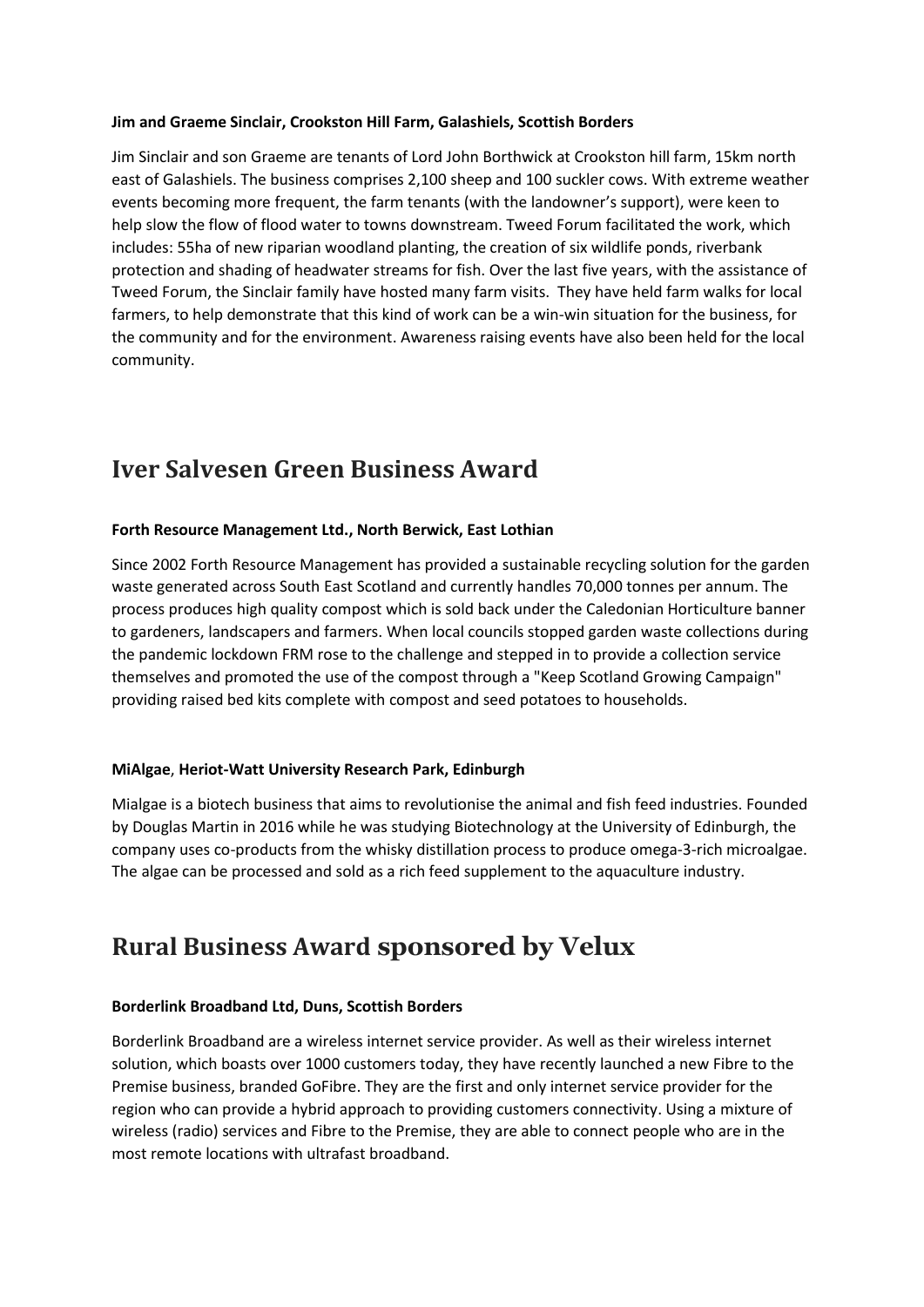### **Craigies Farm, South Queensferry, Edinburgh**

Located just outside of Edinburgh, Craigies Farm is the perfect day out for families. Founded in 1996 by husband and wife, John and Kirsteen Sinclair they have turned around a struggling beef and dairy farm into a thriving soft fruit and vegetable growing business plus farm village that now welcomes 260,000 visitors each year. Craigies Farm strives to offer "a complete modern farm experience to showcase the value of farming to our communities and allow them to be part of it."

## **Fasque Forestry, Fettercairn Aberdeenshire**

Fasque Forestry was established when old commercial woodlands on the estate were falling into disrepair and there was evidence of an emerging growth in the timber market. Fasque, instead of hiring contractors, decided to do the job of planning, harvesting and restocking all in-house and invested in state-of-the-art machinery to do so. Local businesses are invited to use all timber produced on and harvested from the estate in the sawmill. The establishment of Fasque Forestry last year has already provided jobs in all areas of the business. There have been twelve full-time positions created and twenty supply-chain contract positions not including planters and fencers as a result. There has also been a new apprenticeship position in the sawmill, developing talent in the trade. Fasque Forestry also invested £4 million in its equipment and uses only local services for its fleet vehicles, harvesters and forwarders.

## **Innovation in Farming Award sponsored by Douglas Home & Co**

### **Peelham Farm, Foulden, Berwickshire, Scottish Borders**

Multi-award winning Peelham is a family run organic farming and food production enterprise based on 670 acres at Peelham Farm in the Scottish Borders. In its organic on farm butchery, smoker and charecturie facility it produces grass-fed organic beef, grass-fed organic veal, grass-fed organic lamb, grass-fed organic mutton and free-range organic pork alongside salamis, sausages, burgers, bacon and hams which is supplied direct to the consumer. With a strong commitment to sustainable selfreliance, Peelham Farm's livestock are grass-fed, free range and organic. Whilst no pesticides, herbicides or petro-chemical fertilisers are used and biodiversity on the farm is encouraged.

### **Seawater Solutions, South Ayrshire**

Seawater Solutions is all about turning coastal farmland into wetland ecosystems. They have designed a way to create 'artificial' saltmarsh on degraded farmland, where you can grow food using seawater and store carbon, promote wildlife, and support regenerative agriculture. Seawater Solutions turns coastal farmland in Scotland into artificial saltmarsh ecosystems where we grow saline vegetables, such as Samphire, using seawater. Their sea-vegetables, grown in South Ayrshire, are the first of their kind, grown on redeveloped farmland that we have turned into artificial saltmarsh ecosystems to tackle climate change and the loss of biodiversity. These crops take in over 30 times more carbon than rainforest, strengthen soils, create habitats for wildlife, and protect us from rising sea-levels...Without a single drop of freshwater!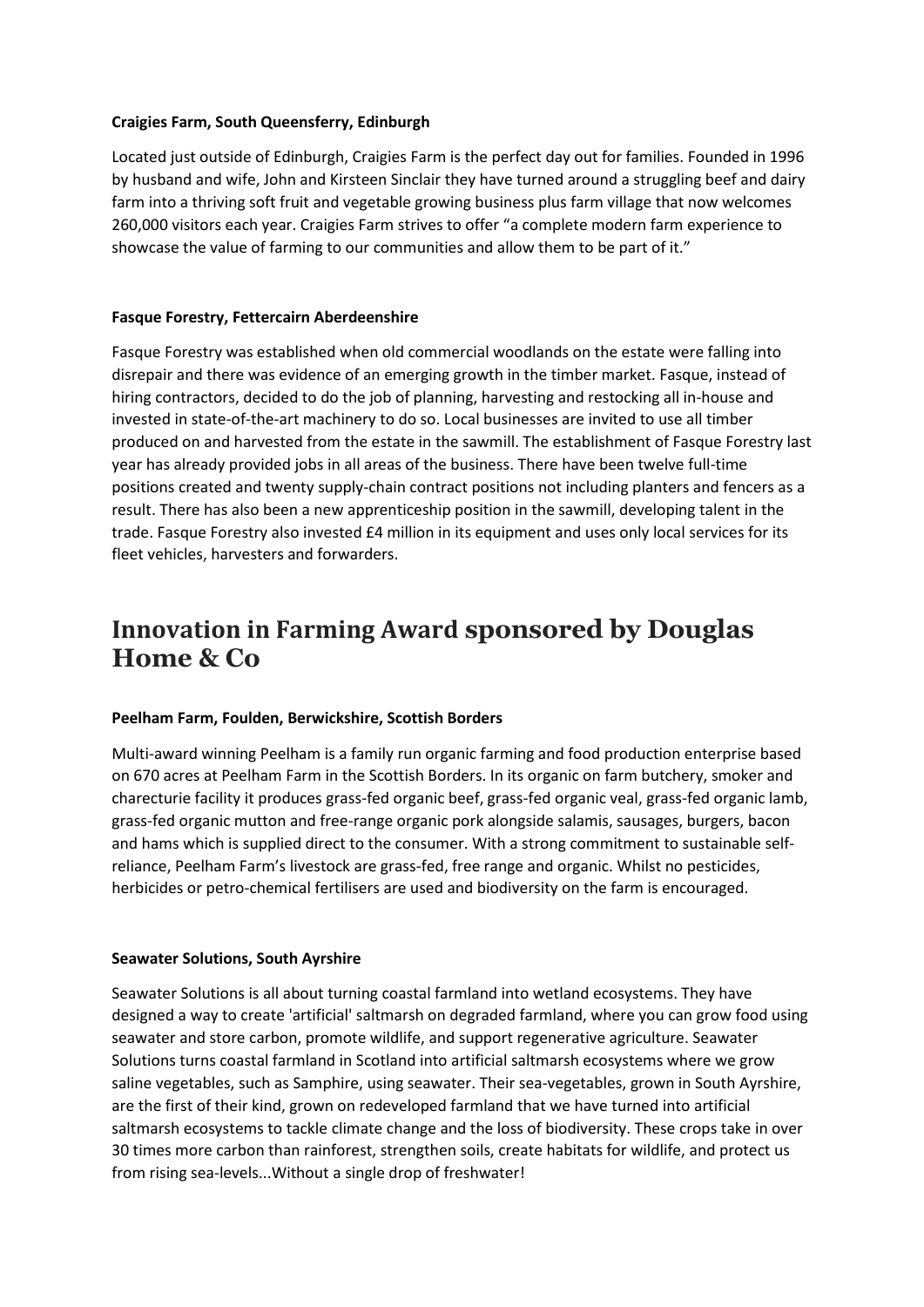# **Education Award sponsored by Bell Ingram**

## **Duffus Estate, Elgin, Moray**

Duffus is a family run estate comprising four farms, a mix of residential and holiday lets, newly launched eco-cabin, redevelopment of the mansion house and policy woodland. The Estate is also the venue for Earthtime's Forest School Nursery which aims to have the children outside for at least 80% of the time but they do have a yurt in the grounds if the weather is particularly bad. The children grow an ever-increasing selection of vegetables which they then harvest and eat in their own meals at lunch time. This hands-on knowledge of food and where it comes from is invaluable for children as they grow up. We keep our own chickens, ducks and sheep in the walled garden and we know the children love coming to visit them and learn about them. Duffus provide office space for the social enterprise as well as the necessary grounds maintenance to ensure the safety of children and staff. Earthtime were chosen to be an educational hub during lockdown and provided 18 weeks of emergency childcare provision for 36 children of key workers or vulnerable families.

## **Riemore Trust, Dunkeld, Perth & Kinross**

Riemore is an upland estate modernised and diversified to include sheep-farming, sporting, holiday lets, renewable energy (hydro), ecological interests (woodland & wetland management) and education. The latter is the most important social and community development on Riemore. In 2018, the New School, Butterstone, tragically closed its doors. Since then, Riemore has worked in partnership with Moore House Care & Education to re-establish a school for children with special needs. The Moore House Academy, Butterstone, was established in April 2019, taking back previous students and employing 45 full and part time staff. The academy has now successfully completed its first year with children coming to the academy from across Scotland.

## **St. Mary's School, Melrose, Scottish Borders**

The school is an Independent school for children aged 2-13 years old at the heart of a vibrant rural community. They wish to engender a love, understanding and respect for their beautiful surroundings in the children at the school. In so doing, they aim to for the children to grow to become the future guardians of their natural environment. They have introduced a new subject; Environmental Studies. This is taught to the top two year groups (P7 - S2 equivalent). This subject is specifically designed to give the children an understanding of the issues facing the World as well as investigating their causes, effects and potential solutions. The children helped to execute a number of initiatives to help to mitigate these problems including planting trees, Plastic Free Melrose, Borders Birdbox Building Project, Great Borders River Clean alongside letter writing projects to MPs, MSPs and big businesses.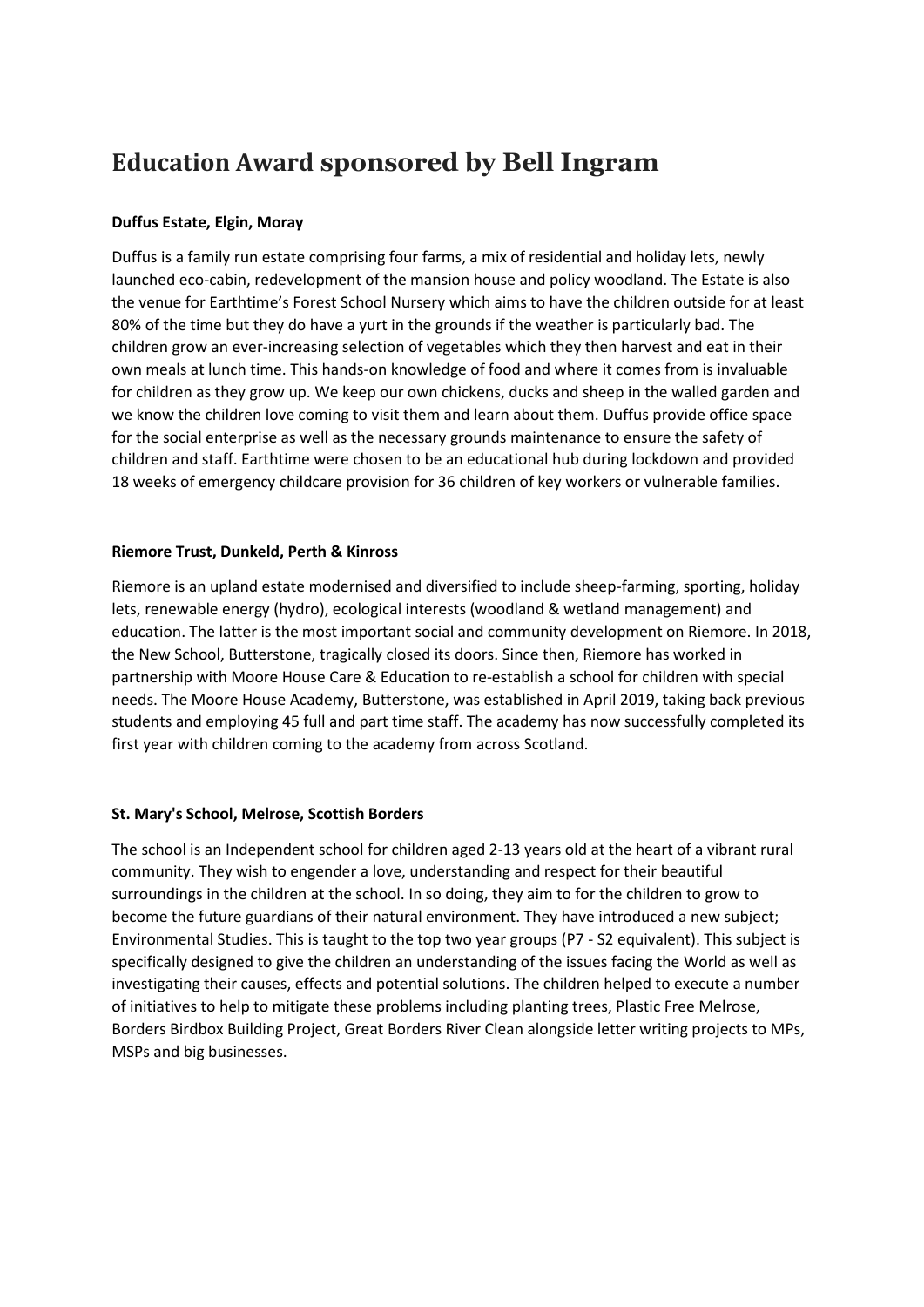# **Community Champion of the Year – Central sponsored by GLM**

### **Conner Pratt, Coaltown of Balgonie, Fife**

Conner is 21 years old and from Coaltown of Balgonie, a village in Fife. During lockdown, wearing full Highland dress, Conner piped in his street every Thursday evening to support the NHS. He also played 150 plus performances at local care homes throughout Fife twice a week standing outside to maintain social distancing to entertain the residents. At his own cost, he also played for NHS staff's relatives outside their homes for 21st birthdays and anniversaries when someone contacted him to advise of a special occasion. He has now played at 100 birthdays and, sadly, many funerals.

### **Discover Scottish Gardens, nationwide**

During a time of lockdown where gardens and businesses alike were forced to shut-up, Discover Scottish Gardens did not shut down. Instead the organisation offered its members across Scotland the chance to join the very first Scottish Summer Garden Festival - virtually.

This virtual festival promoted Scottish gardens during the height of the season to ensure visitors both locally and internationally could enjoy gardens, encouraging future visits. Over 50 events invited families and gardeners of all levels to virtual garden tours, tutorials and even a gardeninspired cocktail class. It was a successful and fulfilling experience for viewers and organisers.

## **FETCH.scot, Callander, Stirling**

McLaren High School S4 pupil Alastair Cantlay came up with the idea for FETCH.scot which sees young volunteers delivering essential items to those who are isolating at home. The idea quickly grew to a group of 20 S4-S6 volunteers. The service was provided in conjunction with McLaren High School, Callander Community Council, Callander Development Trust, Callander Community Support and Callander Kirk.

# **Community Champion of the Year – Highland sponsored by GLM**

### **Hello! Campaign 2020 - Highland Migrant and Refugee Advocacy (HiMRA), Inverness, Highland**

HiMRA (Highland Migrant & Refugee Advocacy) aims to empower and bring together people who identify as migrants and refugees, to strengthen community integration and social inclusion in the Highlands of Scotland. The campaign aims to send a Highland 'Hello' to those in care homes, and those who can't get out. They ask people to post a video of themselves saying 'Hello' and tell folk something they have done, or are doing, during lockdown that makes them happy - then tag three friends and ask them to do the same. The Hello Campaign and Highland Senior Citizens Network then asks carers to show the films to people they are looking after, to bring the outside world to those stuck inside.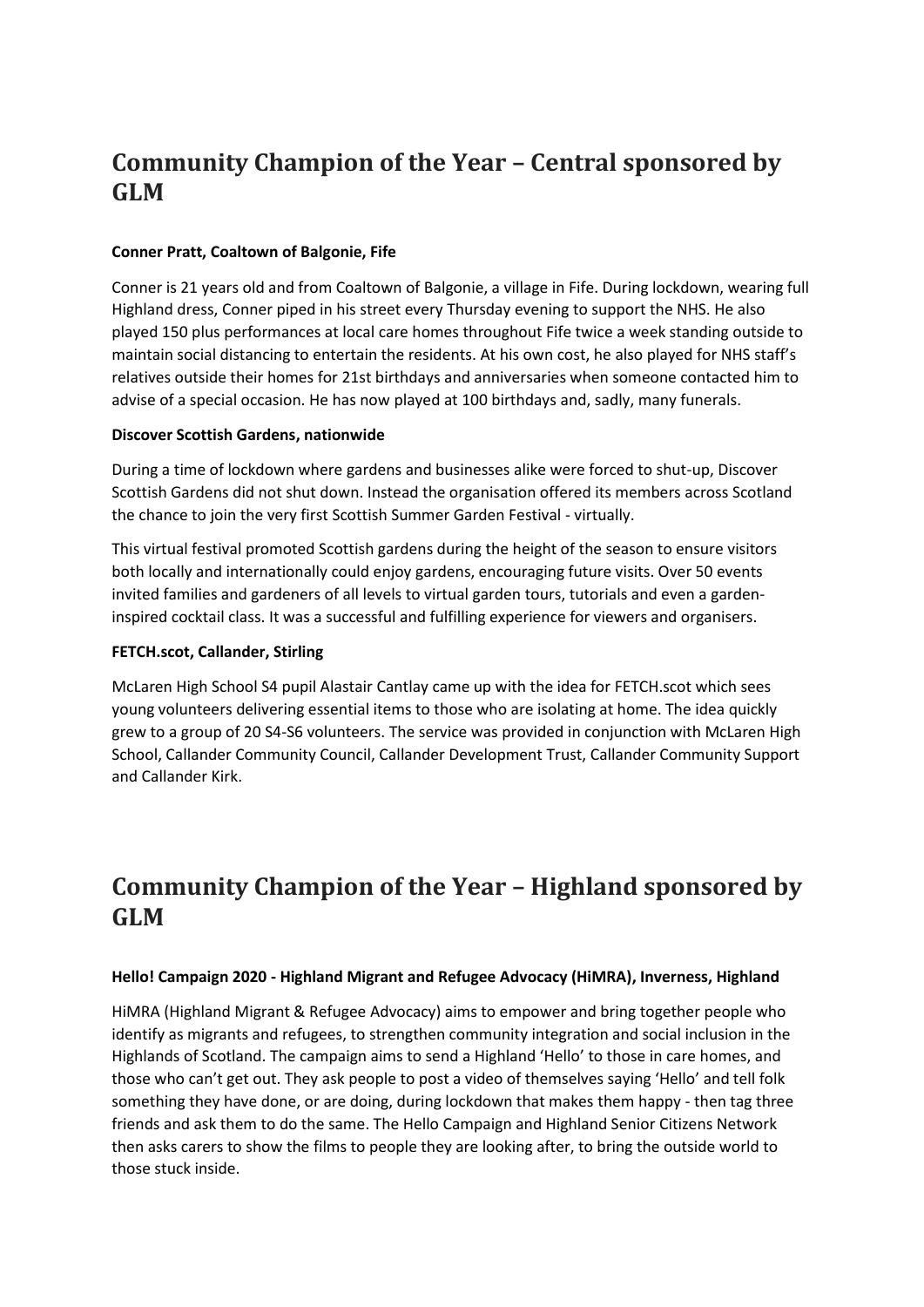### **Margaret Payne, Ardvar, Assynt, West Sutherland, Highland**

#margaretsmountainclimb During lockdown, 90 year old Margaret completed a "Suilven Challenge" which saw her climb the equivalent of Suilven on her stairs. She climbed 282 times over 73 days or 10 weeks. During that time Margaret raised £434,562 for NHS, NHS Highlands, Highland Hospice and RNLI, with more than half of this coming back into the Highlands. During the challenge the idea of creating a two bed facility in Lochinver, at the Assynt Medical Centre was born, currently nicknamed "the Ardvar Suite", that aspect of the fundraiser became more and more important. To that end a working committee has been formed to try and provide a much needed facility in the West of Sutherland so that not all patients have to travel to Raigmore for treatments, that could be dealt with in the West.

### **Tulloch Homes, Inverness, Highland**

With 95 years' experience and 95% customer recommended feedback, Tulloch Homes is proud of its Highland heritage, delivering a great choice of high quality new homes in the best locations in Scotland, including Inverness, Conon Bridge, Muir of Ord, and Glenrothes. Throughout lockdown, they donated £1,000 a week to Inverness Food Bank and Marie Curie Care, among others.

## **Community Champion of the Year – North East sponsored by GLM**

### **Dunecht Estates volunteers - Help for the Vulnerable Scheme, Dunecht, Aberdeenshire**

The Scheme was set up at the start of lockdown to provide essential support to estate pensioners, tenants and those within the wider local community of Dunecht who were self-isolating or fell within the 'at risk' groups. Support included collecting and delivering shopping, picking up prescriptions and help with pets. Telephone support was also provided to individuals at risk of loneliness due to selfisolating or shielding. The team of 33 volunteers included estate staff, their families and five estate retirees. The scheme was a vital lifeline to many vulnerable individuals and strengthened community spirit at a very difficult time.

### **Finzean Estate Partnership, Banchory, Aberdeenshire**

Run as a partnership by brothers Donald and Andrew Farquharson, the estate stretches across nearly 10,000 acres of farmland, hill, and woodland, and includes 40 properties and seven very longterm tenanted farms. At the time of the announced lockdown, the Estate decided that it would immediately change its Farm Shop business to food delivery, collection and restricted food shopping. Despite the logistical challenges, the business didn't close for one day, being able to provide valuable employment but also a much needed food delivery service (provided free of charge to the local community and nearby care homes) to anyone who needed but especially the elderly and other higher risk groups. It also gave an opportunity to support local suppliers and small producers, who had lost in particular their restaurant customer base. Elsewhere, tradespeople who were able to operate within government guidelines were given employment in a variety of areas such as property maintenance and upgrade. The Estate continued to support the local community bodies throughout with continuous engagement and occasional financial support.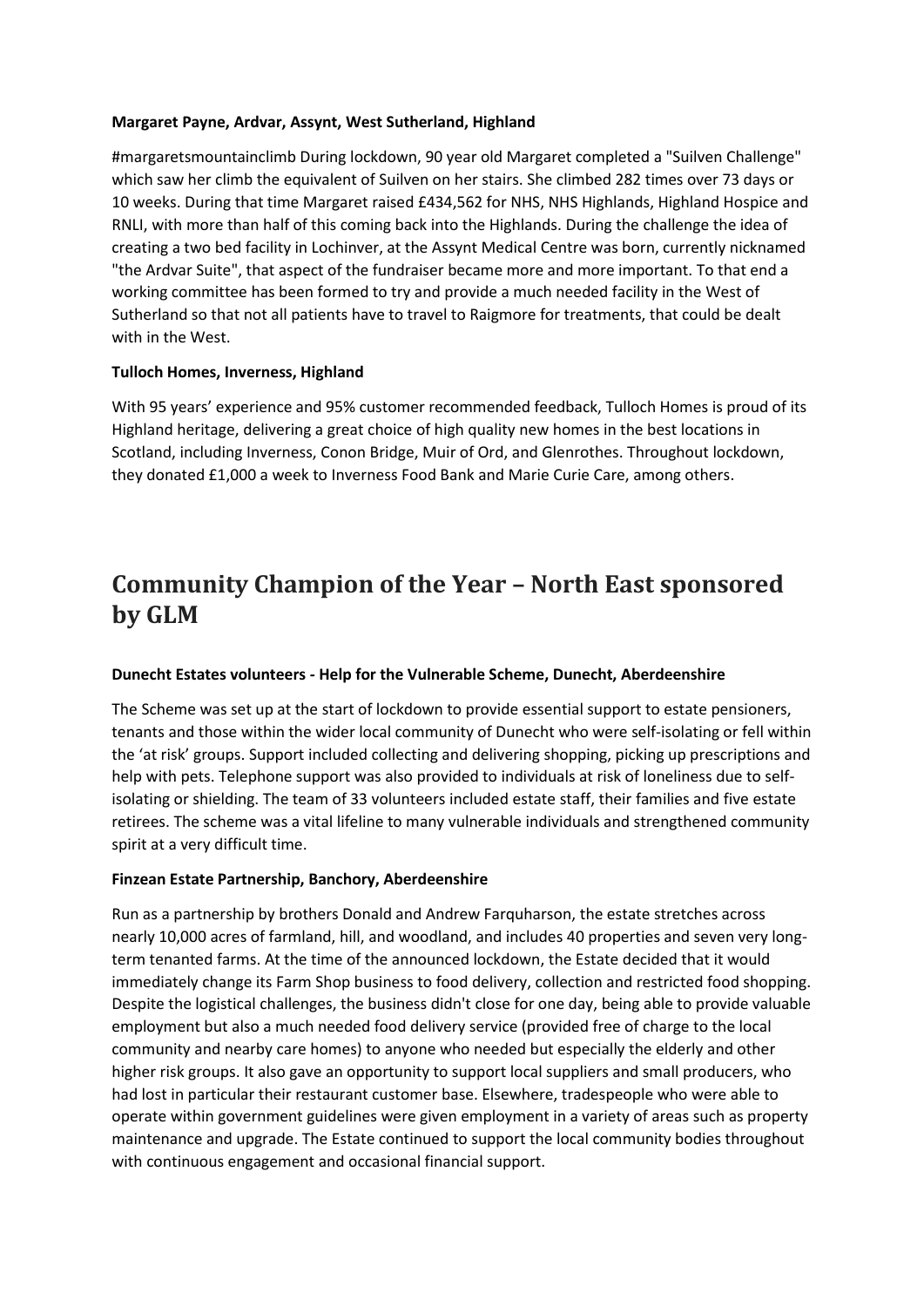### **North East Food Hub, Ellon, Aberdeenshire**

Ellie Sinclair is owner of VegCo, based near Ellon, a renewable food-based business. Powering their indoor greenhouse through an anaerobic digester, they grow a range of veg and are a specialist in chillies. During the pandemic, with all restaurants / wholesale / distribution channels closing, they saw an opportunity to bring together over 30 of Aberdeen City & Shires local producers and create an online food market. The market ran weekly and VegCo ran every aspect, from the processing of every order, promotion, marketing to hand picking and packing over 140 - 180 customer orders a week - and, delivered them all directly too!

## **Community Champion of the Year – South East sponsored by GLM**

### **Border Eggs and MacLean Eggs, Hutton, Scottish Borders**

This family run farm is the home of both Border Eggs and MacLean Eggs. They produce and supply the finest quality Organic Free-Range eggs to major supermarkets, local businesses and direct to the public through "Frasers Farm Shop". During lockdown, to help the local community, "Frasers Farm Shop" was built over a weekend to allow individuals to come and buy their basic food shop at any time of the day or night to suit their needs direct from the farm road end. The use of three chilled and ambient vending machines allowed them to be open 24 hours a day and accessible to all. They were also able to employ a local resident on a full time basis to order supplies, top up the vending machines, ensure the shop is clean, presentable and kept covid compliant and to create and maintain an online presence through our websites and social media channels. They are working alongside other local farmers and food producers who suddenly lost their market place (restaurants, farmers markets, etc) overnight. In addition to their organic, free range eggs they sell beef, lamb, pork, milk, honey, jam, chutney, potatoes and tray bakes all produced within 10 miles of the farm.

#### **Forth Resource Management Ltd., North Berwick, East Lothian**

Forth Resource Management (FRM) recycles garden waste generated across SE Scotland handling 70,000 tonnes each year. The process produces high quality compost, sold under the Caledonian Horticulture banner to gardeners, landscapers and farmers. When local councils stopped garden waste collections during the pandemic lockdown FRM rose to the challenge and stepped in providing a collection service themselves and promoted the use of their compost through a "Keep Scotland Growing Campaign" providing raised bed kits complete with compost and free seed potatoes to households. FRM already had a significant charitable commitment to the community and increased this during lockdown.

#### **Roxburghe Estates (in partnership with EDF), Kelso, Scottish Borders**

Roxburghe Estates (together with EDF Renewables and Hermes) established the Fallago Environment Fund over 5 years ago. This distributes £200k per annum to local community projects that conserve and enhance the natural, built and cultural heritage of the entire Borders region. The Fund is unique at a national level in terms of breadth of scope and the size of eligible area. The fund is administered by Tweed Forum. As the Covid crisis kicked in, the Estate decided to curtail the usual application process and deploy the entire £100k of the March 2020 round to community support during the crisis.